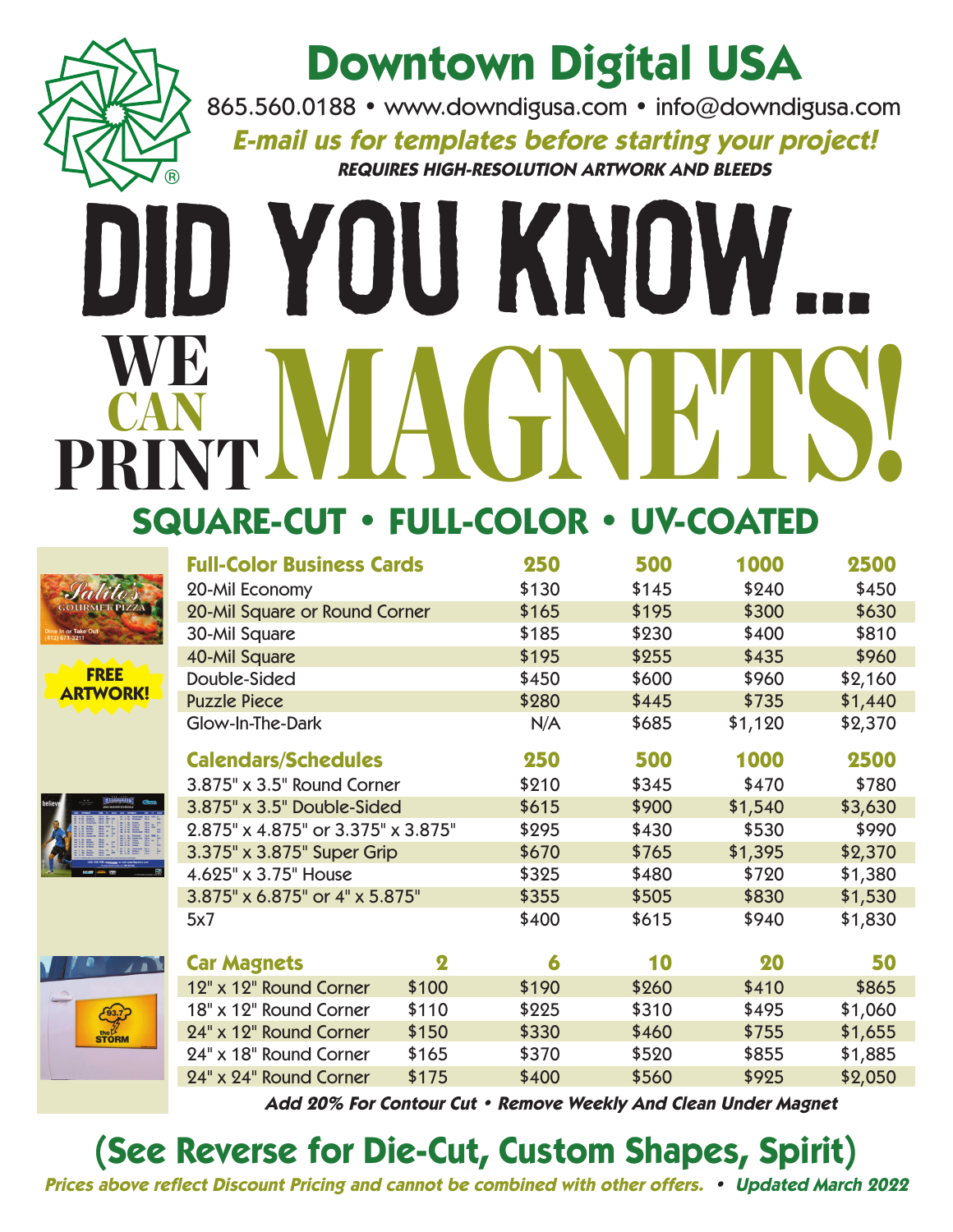

|                     | <b>Standard Dies</b>                                                     | 250   | 500   | 1000    | 2500    | 5000    |  |  |
|---------------------|--------------------------------------------------------------------------|-------|-------|---------|---------|---------|--|--|
| AVE A<br>UNATTENDED | Tiny (e.g. 1.75" Circle)                                                 | \$220 | \$275 | \$340   | \$625   | \$940   |  |  |
|                     | Small (e.g. 2" Circle)                                                   | \$245 | \$320 | \$415   | \$720   | \$1,190 |  |  |
|                     | Medium (e.g. 2.5" Circle)                                                | \$270 | \$385 | \$465   | \$785   | \$1,250 |  |  |
|                     | Large (e.g. 3" Circle)                                                   | \$290 | \$420 | \$490   | \$845   | \$1,500 |  |  |
|                     | X-Large (e.g. 3.75" Circle)                                              | \$295 | \$430 | \$530   | \$990   | \$1,620 |  |  |
|                     | Jumbo (e.g. 4" Circle)                                                   | \$315 | \$460 | \$690   | \$1,325 | \$2,415 |  |  |
| <b>FREE</b>         | Circles are an representative of each size; Many Other Shapes Available! |       |       |         |         |         |  |  |
| <b>SHIPPING!</b>    | <b>Custom Shapes</b>                                                     | 250   | 500   | 1000    | 2500    | 5000    |  |  |
|                     | Tiny $(1 to 4 sq in)$                                                    | \$425 | \$535 | \$725   | \$1,000 | \$1,375 |  |  |
|                     | Small (5 to 7 sq in)                                                     | \$450 | \$595 | \$790   | \$1,190 | \$1,625 |  |  |
|                     | Medium (8 to 10 sq in)                                                   | \$475 | \$640 | \$875   | \$1,440 | \$2,315 |  |  |
|                     | Large $(11$ to $15$ sq in)                                               | \$480 | \$655 | \$940   | \$1,650 | \$2,520 |  |  |
|                     | $X$ -Large (16 to 20 sq in)                                              | \$550 | \$795 | \$1,225 | \$2,250 | \$3,840 |  |  |
|                     | Jumbo (21 to 24 sq in)                                                   | \$535 | \$775 | \$1,200 | \$2,245 | \$3,910 |  |  |
|                     | Super (25 to 28 sq in)                                                   | \$550 | \$805 | \$1,255 | \$2,300 | \$4,025 |  |  |
| <b>FREE</b>         | Mega (29 to 32 sq in)                                                    | \$630 | \$975 | \$1,590 | \$3,265 | \$5,740 |  |  |
| <b>DIES!</b>        | <b>Spirit Magnets</b>                                                    | 10    | 25    | 50      | 100     | 250     |  |  |
|                     | 3.75" Circle/Square/Ball                                                 | N/A   | \$180 | \$290   | \$305   | \$490   |  |  |
|                     | 5.75" Oval/Rectangle                                                     | N/A   | \$190 | \$325   | \$340   | \$535   |  |  |
|                     | 5.75" Circle/Paw/Helmet                                                  | N/A   | \$210 | \$360   | \$445   | \$680   |  |  |
|                     | 8.25" Football                                                           | N/A   | \$265 | \$425   | \$570   | \$795   |  |  |
|                     | Custom up to 25 sq in                                                    | \$125 | \$175 | \$270   | \$425   | \$780   |  |  |
|                     | Custom 26-40 sq in                                                       | \$200 | \$285 | \$450   | \$720   | \$1,320 |  |  |
|                     | Custom 41-55 sq in                                                       | \$230 | \$335 | \$530   | \$850   | \$1,570 |  |  |
|                     | Custom 56-80 sq in                                                       | \$250 | \$365 | \$585   | \$940   | \$1,740 |  |  |

s

### **(See Reverse for Square-Cut, Full-Color UV Coated)**

**Prices above reflect Discount Pricing and cannot be combined with other offers. • Updated March 2022**